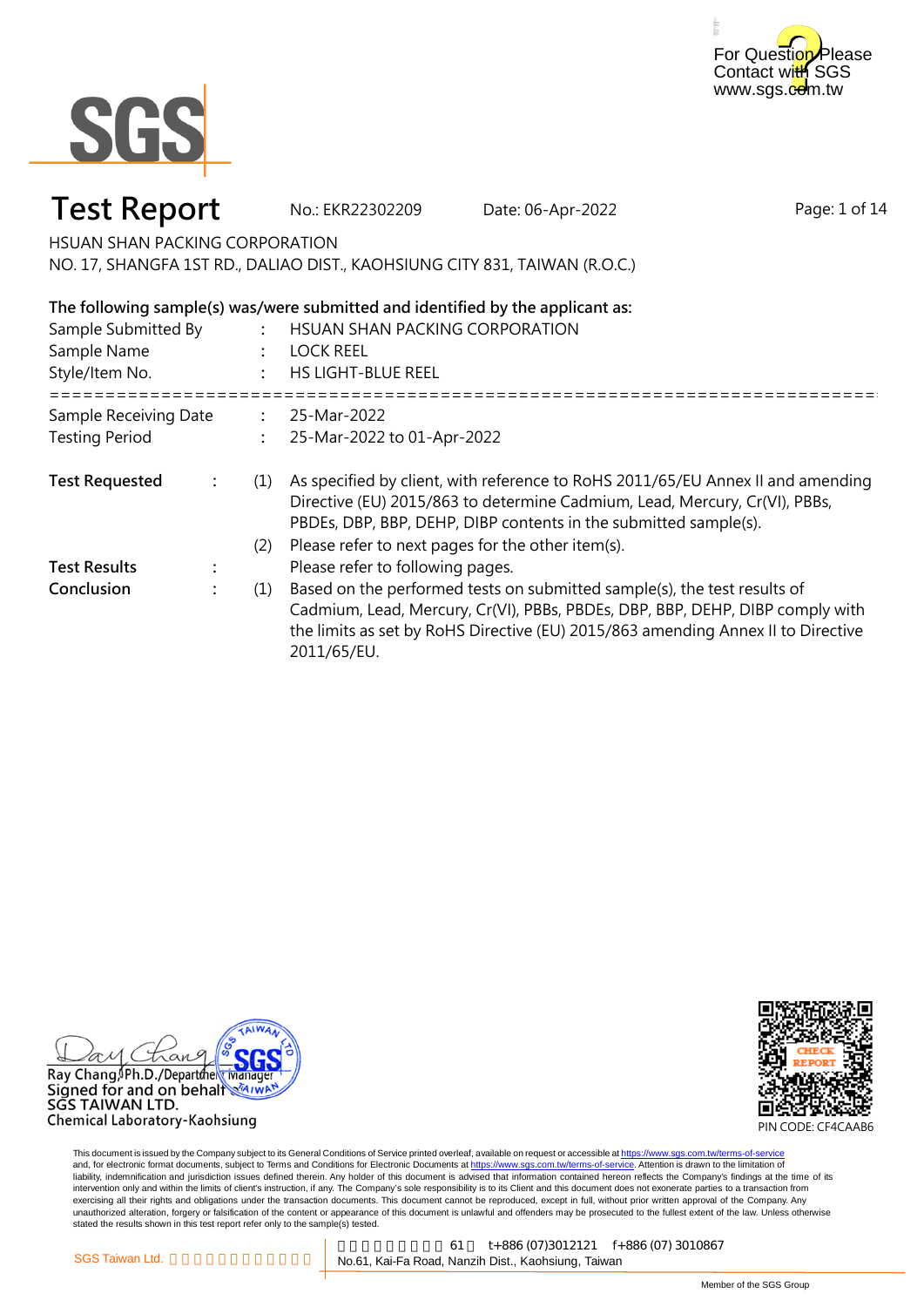

## **Test Report** No.: EKR22302209 Date: 06-Apr-2022 Page: 2 of 14

HSUAN SHAN PACKING CORPORATION

NO. 17, SHANGFA 1ST RD., DALIAO DIST., KAOHSIUNG CITY 831, TAIWAN (R.O.C.)

#### **Test Part Description**

No.1 **:** BLUE PLASTIC

#### **Test Result(s)**

| Test Item(s)                         | Method                               | Unit  | <b>MDL</b>     | Result | Limit                    |
|--------------------------------------|--------------------------------------|-------|----------------|--------|--------------------------|
|                                      |                                      |       |                | No.1   |                          |
| Cadmium (Cd) (CAS No.: 7440-43-9)    | With reference to IEC 62321-5: 2013, | mg/kg | $\overline{2}$ | n.d.   | 100                      |
|                                      | analysis was performed by ICP-OES.   |       |                |        |                          |
| Lead (Pb) (CAS No.: 7439-92-1)       | With reference to IEC 62321-5: 2013, | mg/kg | $\overline{2}$ | n.d.   | 1000                     |
|                                      | analysis was performed by ICP-OES.   |       |                |        |                          |
| Mercury (Hg) (CAS No.: 7439-97-6)    | With reference to IEC 62321-4: 2013+ | mg/kg | $\overline{2}$ | n.d.   | 1000                     |
|                                      | AMD1: 2017, analysis was performed   |       |                |        |                          |
|                                      | by ICP-OES.                          |       |                |        |                          |
| Hexavalent Chromium Cr(VI) (CAS No.: | With reference to IEC 62321-7-2:     | mg/kg | $\overline{8}$ | n.d.   | 1000                     |
| 18540-29-9)                          | 2017, analysis was performed by UV-  |       |                |        |                          |
|                                      | VIS.                                 |       |                |        |                          |
| Monobromobiphenyl                    |                                      | mg/kg | $\overline{5}$ | n.d.   | $\overline{a}$           |
| Dibromobiphenyl                      |                                      | mg/kg | 5              | n.d.   |                          |
| Tribromobiphenyl                     |                                      | mg/kg | 5              | n.d.   |                          |
| Tetrabromobiphenyl                   |                                      | mg/kg | $\overline{5}$ | n.d.   | -                        |
| Pentabromobiphenyl                   |                                      | mg/kg | 5              | n.d.   |                          |
| Hexabromobiphenyl                    |                                      | mg/kg | 5              | n.d.   | $\overline{a}$           |
| Heptabromobiphenyl                   |                                      | mg/kg | $\overline{5}$ | n.d.   |                          |
| Octabromobiphenyl                    |                                      | mg/kg | 5              | n.d.   |                          |
| Nonabromobiphenyl                    |                                      | mg/kg | 5              | n.d.   |                          |
| Decabromobiphenyl                    |                                      | mg/kg | 5              | n.d.   |                          |
| <b>Sum of PBBs</b>                   | With reference to IEC 62321-6: 2015, | mg/kg | $\overline{a}$ | n.d.   | 1000                     |
| Monobromodiphenyl ether              | analysis was performed by GC/MS.     | mg/kg | 5              | n.d.   |                          |
| Dibromodiphenyl ether                |                                      | mg/kg | 5              | n.d.   |                          |
| Tribromodiphenyl ether               |                                      | mg/kg | 5              | n.d.   |                          |
| Tetrabromodiphenyl ether             |                                      | mg/kg | 5              | n.d.   |                          |
| Pentabromodiphenyl ether             |                                      | mg/kg | 5              | n.d.   | $\overline{\phantom{0}}$ |
| Hexabromodiphenyl ether              |                                      | mg/kg | 5              | n.d.   | ÷,                       |
| Heptabromodiphenyl ether             |                                      | mg/kg | $\overline{5}$ | n.d.   |                          |
| Octabromodiphenyl ether              |                                      | mg/kg | $\overline{5}$ | n.d.   |                          |
| Nonabromodiphenyl ether              |                                      | mg/kg | 5              | n.d.   |                          |
| Decabromodiphenyl ether              |                                      | mg/kg | 5              | n.d.   |                          |
| <b>Sum of PBDEs</b>                  |                                      | mg/kg | $\blacksquare$ | n.d.   | 1000                     |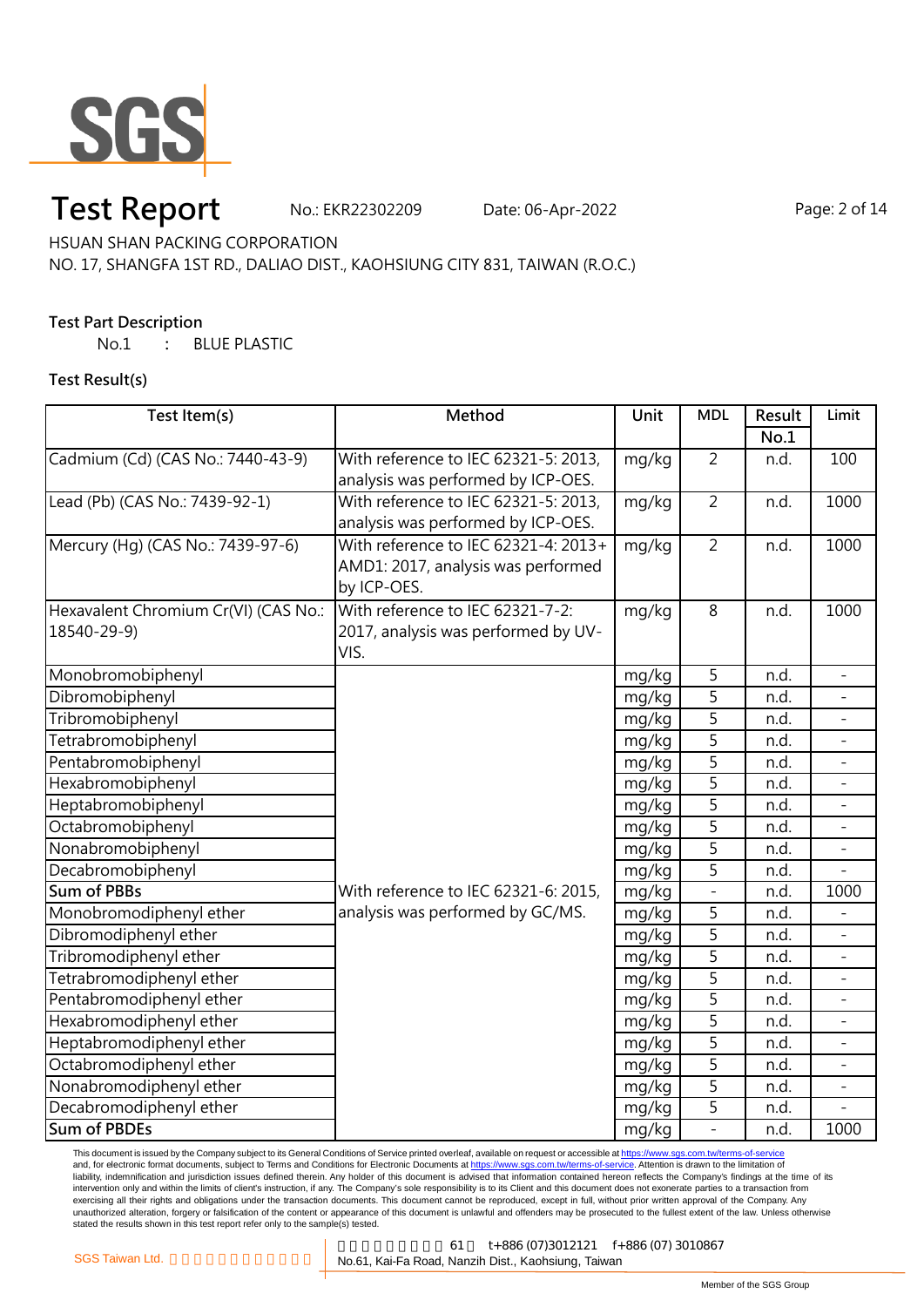

# **Test Report** No.: EKR22302209 Date: 06-Apr-2022 Page: 3 of 14

HSUAN SHAN PACKING CORPORATION

NO. 17, SHANGFA 1ST RD., DALIAO DIST., KAOHSIUNG CITY 831, TAIWAN (R.O.C.)

| Test Item(s)                           | Method                               | Unit  | <b>MDL</b>     | Result   | Limit |
|----------------------------------------|--------------------------------------|-------|----------------|----------|-------|
|                                        |                                      |       |                | No.1     |       |
| Butyl benzyl phthalate (BBP) (CAS No.: | With reference to IEC 62321-8: 2017, | mg/kg | 50             | n.d.     | 1000  |
| $85 - 68 - 7$                          | analysis was performed by GC/MS.     |       |                |          |       |
| Dibutyl phthalate (DBP) (CAS No.: 84-  | With reference to IEC 62321-8: 2017, | mg/kg | 50             | n.d.     | 1000  |
| $74-2)$                                | analysis was performed by GC/MS.     |       |                |          |       |
| Di-(2-ethylhexyl) phthalate (DEHP)     | With reference to IEC 62321-8: 2017, | mg/kg | 50             | n.d.     | 1000  |
| (CAS No.: 117-81-7)                    | analysis was performed by GC/MS.     |       |                |          |       |
| Diisobutyl phthalate (DIBP) (CAS No.:  | With reference to IEC 62321-8: 2017, | mg/kg | 50             | n.d.     | 1000  |
| $84 - 69 - 5$                          | analysis was performed by GC/MS.     |       |                |          |       |
| Fluorine (F) (CAS No.: 14762-94-8)     | With reference to BS EN 14582: 2016, | mg/kg | 50             | n.d.     |       |
|                                        | analysis was performed by IC.        |       |                |          |       |
| Chlorine (Cl) (CAS No.: 22537-15-1)    | With reference to BS EN 14582: 2016, | mg/kg | 50             | n.d.     |       |
|                                        | analysis was performed by IC.        |       |                |          |       |
| Bromine (Br) (CAS No.: 10097-32-2)     | With reference to BS EN 14582: 2016, | mg/kg | 50             | n.d.     |       |
|                                        | analysis was performed by IC.        |       |                |          |       |
| lodine (I) (CAS No.: 14362-44-8)       | With reference to BS EN 14582: 2016, | mg/kg | 50             | n.d.     |       |
|                                        | analysis was performed by IC.        |       |                |          |       |
| Perfluorooctanoic acid (PFOA) and it's | With reference to CEN/TS 15968:      | mg/kg | 0.01           | n.d.     |       |
| salt (CAS No.: 335-67-1 and its salts) | 2010, analysis was performed by      |       |                |          |       |
| PFOS and its salts (CAS No.: 1763-23-1 | LC/MS/MS.                            | mg/kg | 0.01           | n.d.     |       |
| and its salts)                         |                                      |       |                |          |       |
| Polyvinyl chloride (PVC)               | With reference to ASTM E1252: 2013,  | $***$ | $\blacksquare$ | Negative |       |
|                                        | analysis was performed by FT-IR and  |       |                |          |       |
|                                        | Flame Test.                          |       |                |          |       |
| Dimethyl fumarate (DMFu) (CAS No.:     | With reference to US EPA 3550C:      | mg/kg | 0.1            | n.d.     |       |
| $624 - 49 - 7$                         | 2007, analysis was performed by      |       |                |          |       |
|                                        | GC/MS.                               |       |                |          |       |
| Formaldehyde (CAS No.: 50-00-0)        | With reference to ISO 17226-1: 2021, | mg/kg | $\overline{3}$ | n.d.     |       |
|                                        | analysis was performed by LC/DAD.    |       |                |          |       |
| Antimony (Sb) (CAS No.: 7440-36-0)     | With reference to US EPA 3052: 1996, | mg/kg | $\overline{2}$ | n.d.     |       |
|                                        | analysis was performed by ICP-OES.   |       |                |          |       |

This document is issued by the Company subject to its General Conditions of Service printed overleaf, available on request or accessible at <u>https://www.sgs.com.tw/terms-of-service</u><br>and, for electronic format documents, su liability, indemnification and jurisdiction issues defined therein. Any holder of this document is advised that information contained hereon reflects the Company's findings at the time of its intervention only and within the limits of client's instruction, if any. The Company's sole responsibility is to its Client and this document does not exonerate parties to a transaction from exercising all their rights and obligations under the transaction documents. This document cannot be reproduced, except in full, without prior written approval of the Company. Any<br>unauthorized alteration, forgery or falsif

高雄市楠梓區開發 61 t+886 (07)3012121 f+886 (07) 3010867 SGS Taiwan Ltd. **Company of the Company of American No.61, Kai-Fa Road, Nanzih Dist., Kaohsiung, Taiwan**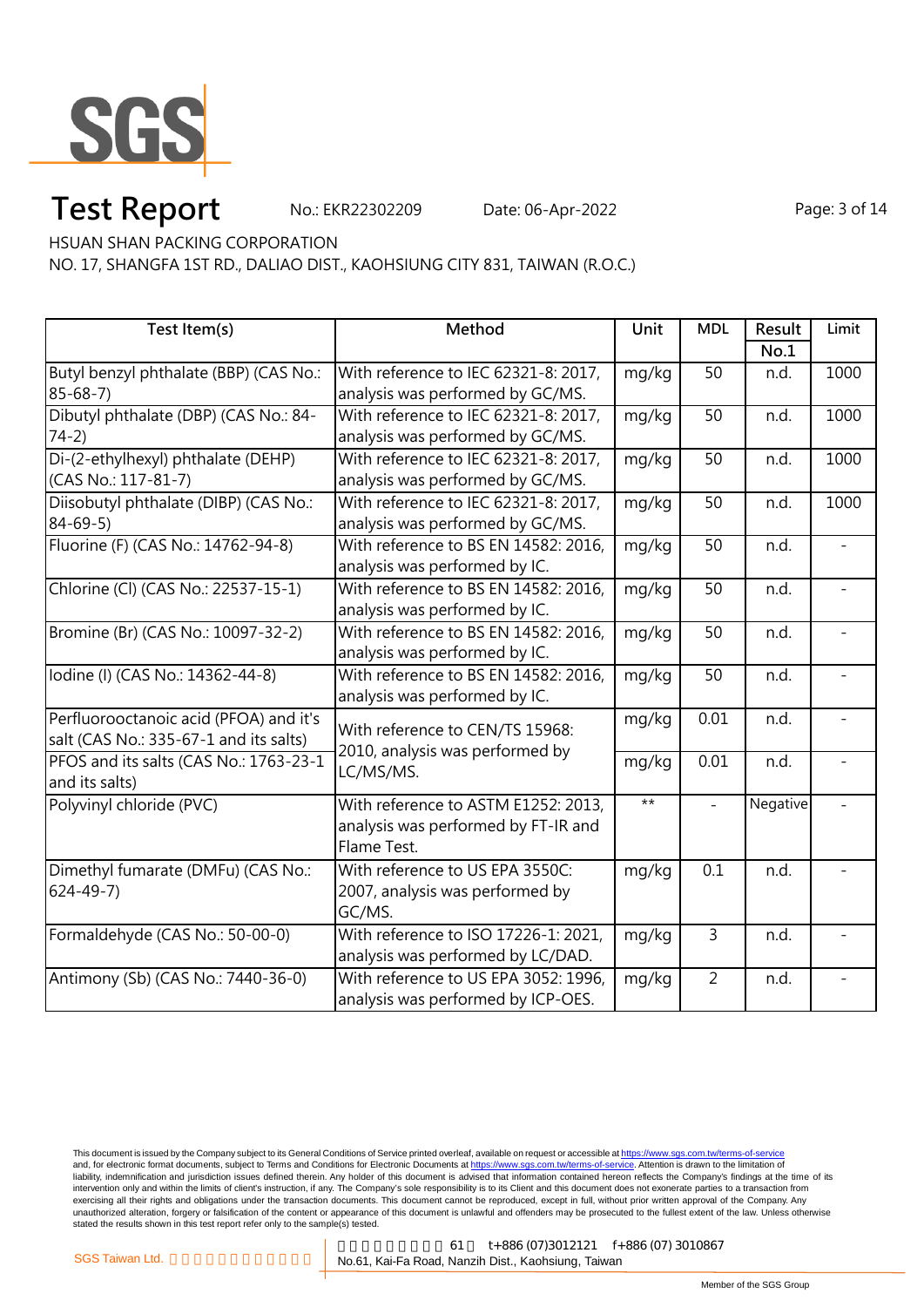

### **Test Report** No.: EKR22302209 Date: 06-Apr-2022 Page: 4 of 14

HSUAN SHAN PACKING CORPORATION

NO. 17, SHANGFA 1ST RD., DALIAO DIST., KAOHSIUNG CITY 831, TAIWAN (R.O.C.)

#### **Note:**

- 1. mg/kg = ppm;0.1wt% = 0.1% = 1000ppm
- 2. MDL = Method Detection Limit
- 3. n.d. = Not Detected ( Less than MDL)
- 4. "-" = Not Regulated
- 5. \*\*= Qualitative analysis (No Unit)
- 6. Negative = Undetectable ; Positive = Detectable
- 7. PFOS and its salts including : CAS No.: 29081-56-9, 2795-39-3, 29457-72-5, 70225-14-8, 56773-42-3, 251099-16-8, 307-35-7.
- 8. PFOA and its salts including : CAS No.: 3825-26-1, 335-95-5, 2395-00-8, 335-93-3, 335-66-0.
- 9. The statement of compliance conformity is based on comparison of testing results and limits.

This document is issued by the Company subject to its General Conditions of Service printed overleaf, available on request or accessible at https://www.sgs.com.tw/terms-of-service and, for electronic format documents, subject to Terms and Conditions for Electronic Documents at https://www.sgs.com.tw/terms-of-service. Attention is drawn to the limitation of liability, indemnification and jurisdiction issues defined therein. Any holder of this document is advised that information contained hereon reflects the Company's findings at the time of its intervention only and within the limits of client's instruction, if any. The Company's sole responsibility is to its Client and this document does not exonerate parties to a transaction from exercising all their rights and obligations under the transaction documents. This document cannot be reproduced, except in full, without prior written approval of the Company. Any<br>unauthorized alteration, forgery or falsif stated the results shown in this test report refer only to the sample(s) tested.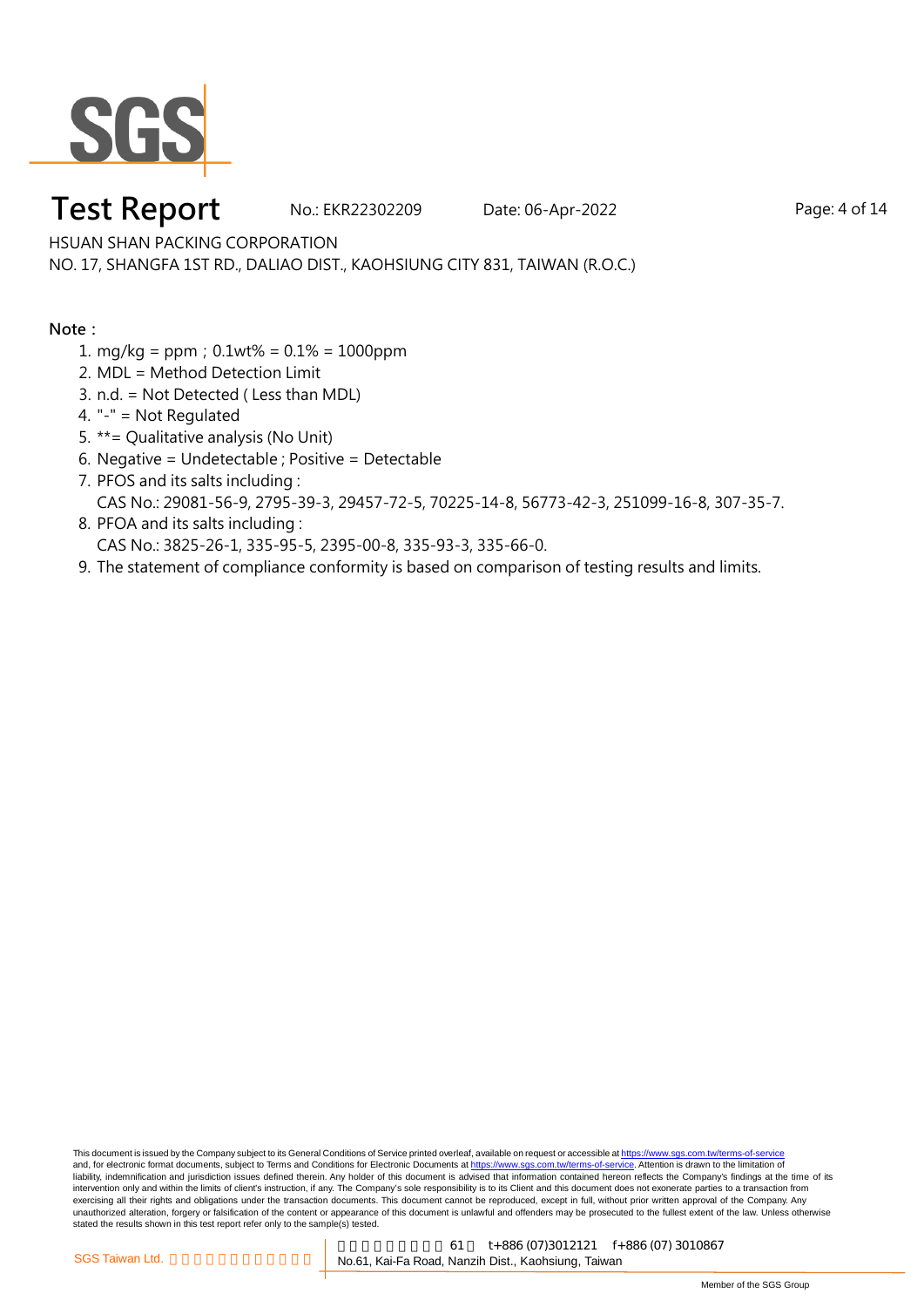

#### **Test Report** No.: EKR22302209 Date: 06-Apr-2022 Page: 5 of 14

HSUAN SHAN PACKING CORPORATION

NO. 17, SHANGFA 1ST RD., DALIAO DIST., KAOHSIUNG CITY 831, TAIWAN (R.O.C.)

#### **Analytical flow chart of Heavy Metal**

These samples were dissolved totally by pre-conditioning method according to below flow chart. ( $Cr<sup>6+</sup>$ 

test method excluded)



This document is issued by the Company subject to its General Conditions of Service printed overleaf, available on request or accessible at <u>https://www.sgs.com.tw/terms-of-service</u><br>and, for electronic format documents, su liability, indemnification and jurisdiction issues defined therein. Any holder of this document is advised that information contained hereon reflects the Company's findings at the time of its intervention only and within the limits of client's instruction, if any. The Company's sole responsibility is to its Client and this document does not exonerate parties to a transaction from exercising all their rights and obligations under the transaction documents. This document cannot be reproduced, except in full, without prior written approval of the Company. Any<br>unauthorized alteration, forgery or falsif stated the results shown in this test report refer only to the sample(s) tested.

高雄市楠梓區開發 61 t+886 (07)3012121 f+886 (07) 3010867 SGS Taiwan Ltd. <br> **EXECTS Taiwan Ltd.** All Allen Mo.61, Kai-Fa Road, Nanzih Dist., Kaohsiung, Taiwan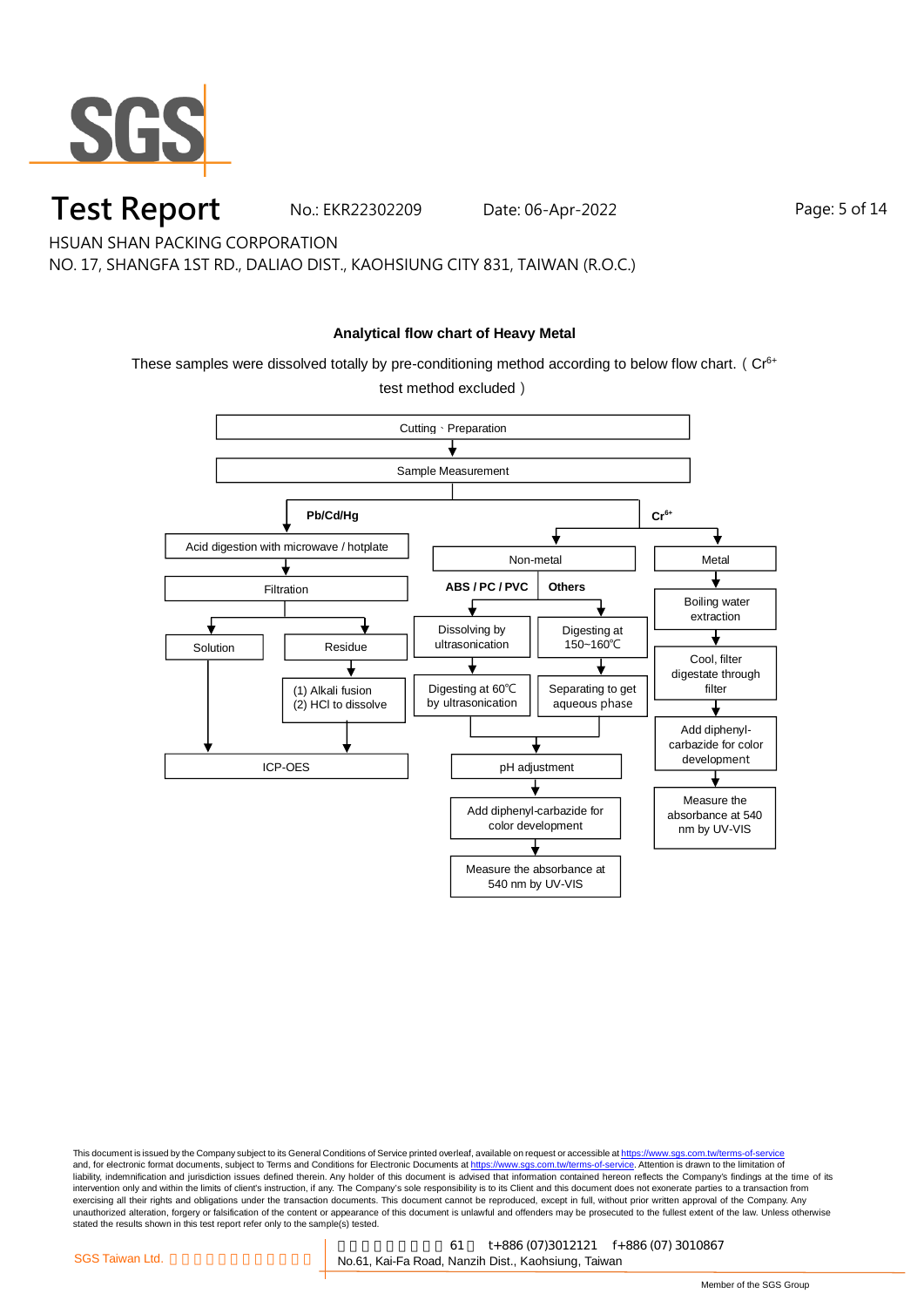

## **Test Report** No.: EKR22302209 Date: 06-Apr-2022 Page: 6 of 14

HSUAN SHAN PACKING CORPORATION

NO. 17, SHANGFA 1ST RD., DALIAO DIST., KAOHSIUNG CITY 831, TAIWAN (R.O.C.)

#### **PBB/PBDE analytical FLOW CHART**

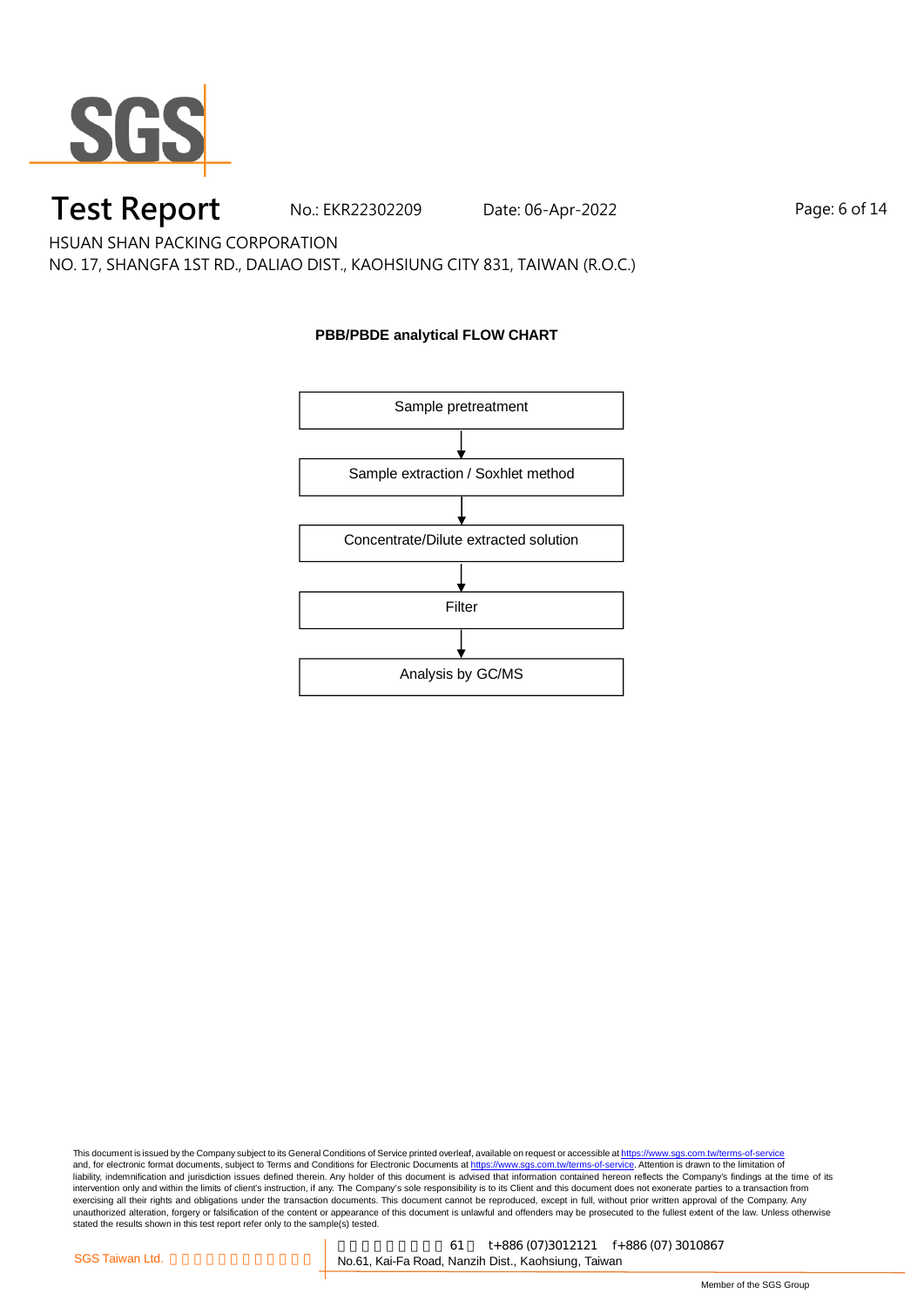

## **Test Report** No.: EKR22302209 Date: 06-Apr-2022 Page: 7 of 14

HSUAN SHAN PACKING CORPORATION

NO. 17, SHANGFA 1ST RD., DALIAO DIST., KAOHSIUNG CITY 831, TAIWAN (R.O.C.)

#### **Analytical flow chart of phthalate content**

【Test method: IEC 62321-8】

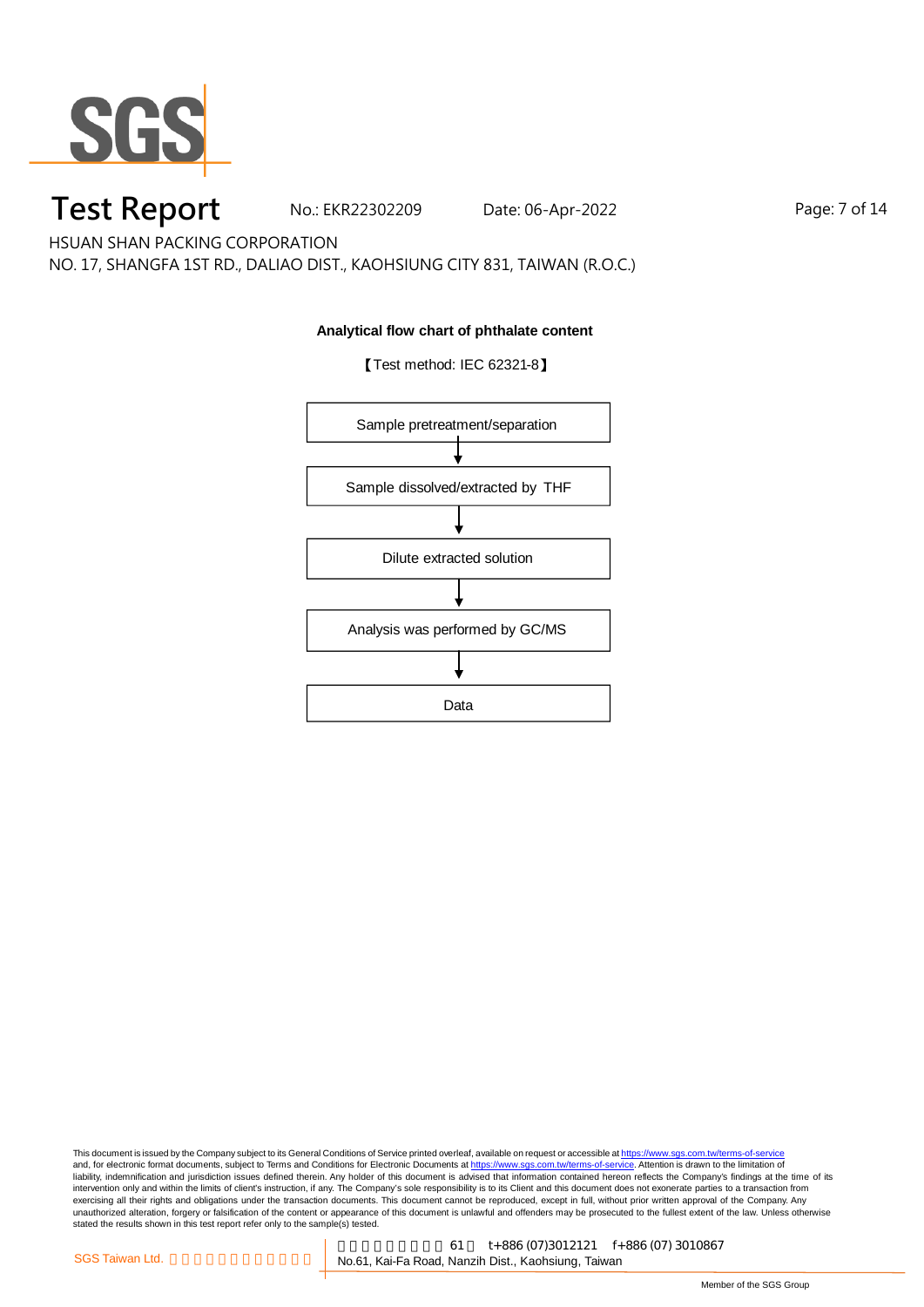

## **Test Report** No.: EKR22302209 Date: 06-Apr-2022 Page: 8 of 14

HSUAN SHAN PACKING CORPORATION

NO. 17, SHANGFA 1ST RD., DALIAO DIST., KAOHSIUNG CITY 831, TAIWAN (R.O.C.)

#### **Analytical flow chart of Halogen**

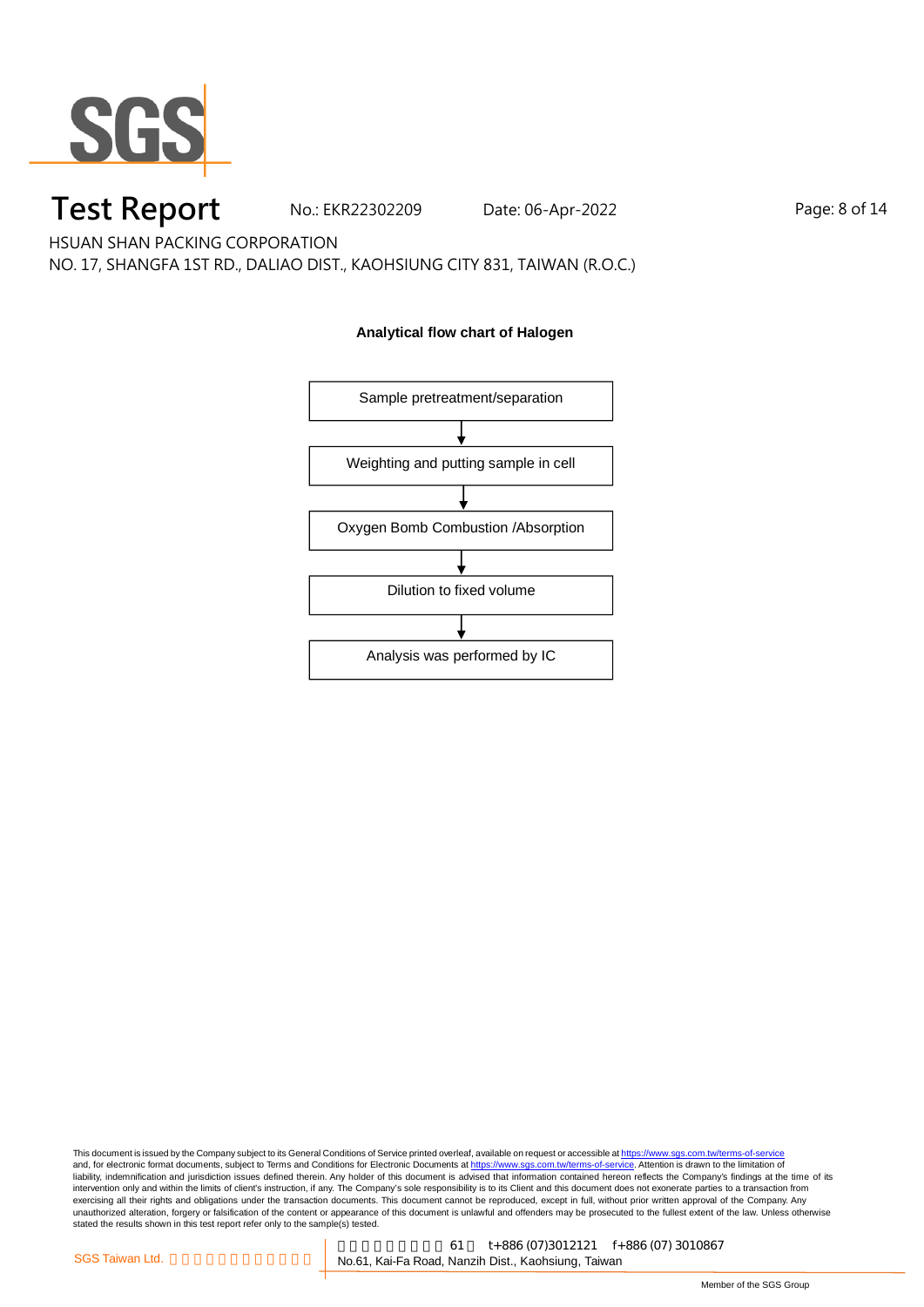

### **Test Report** No.: EKR22302209 Date: 06-Apr-2022 Page: 9 of 14

HSUAN SHAN PACKING CORPORATION

NO. 17, SHANGFA 1ST RD., DALIAO DIST., KAOHSIUNG CITY 831, TAIWAN (R.O.C.)

#### **Analytical flow chart – PFAS (including PFOA/PFOS/its related compound, etc.)**

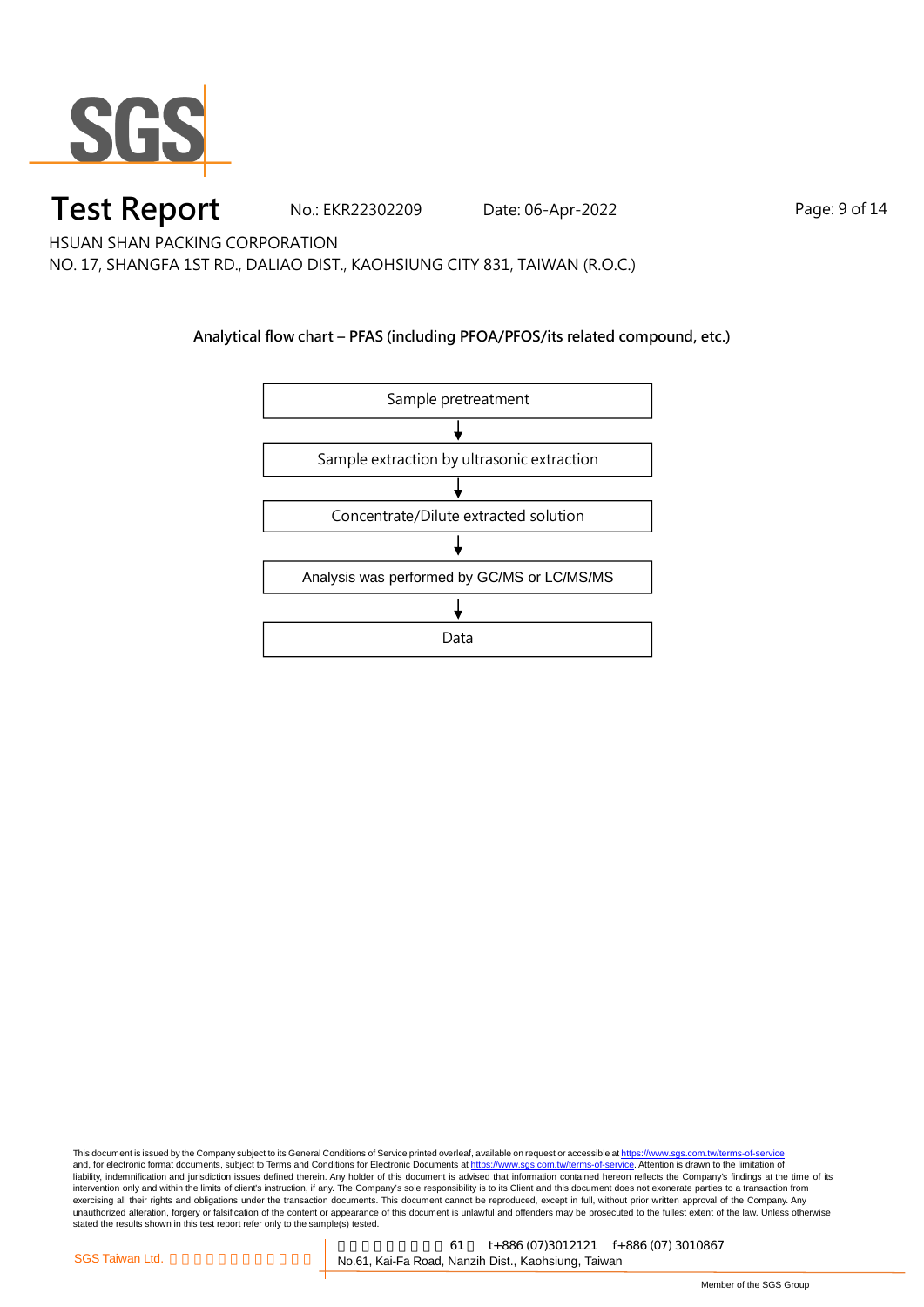

## **Test Report** No.: EKR22302209 Date: 06-Apr-2022 Page: 10 of 14

HSUAN SHAN PACKING CORPORATION

NO. 17, SHANGFA 1ST RD., DALIAO DIST., KAOHSIUNG CITY 831, TAIWAN (R.O.C.)

#### **Analytical flow chart of Dimethyl Fumarate**

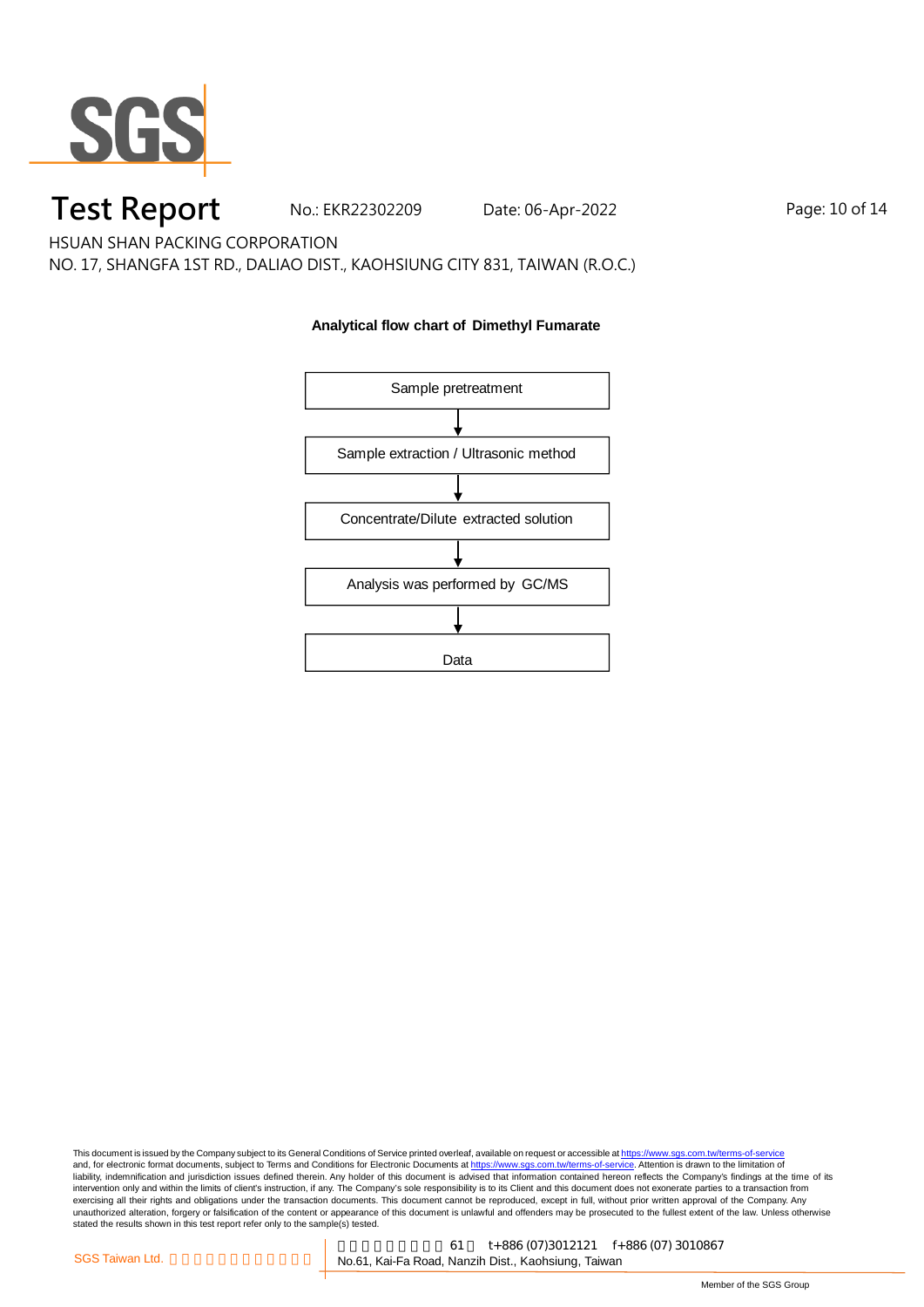

## **Test Report** No.: EKR22302209 Date: 06-Apr-2022 Page: 11 of 14

HSUAN SHAN PACKING CORPORATION

NO. 17, SHANGFA 1ST RD., DALIAO DIST., KAOHSIUNG CITY 831, TAIWAN (R.O.C.)

#### **Analytical flow chart - Formaldehyde**

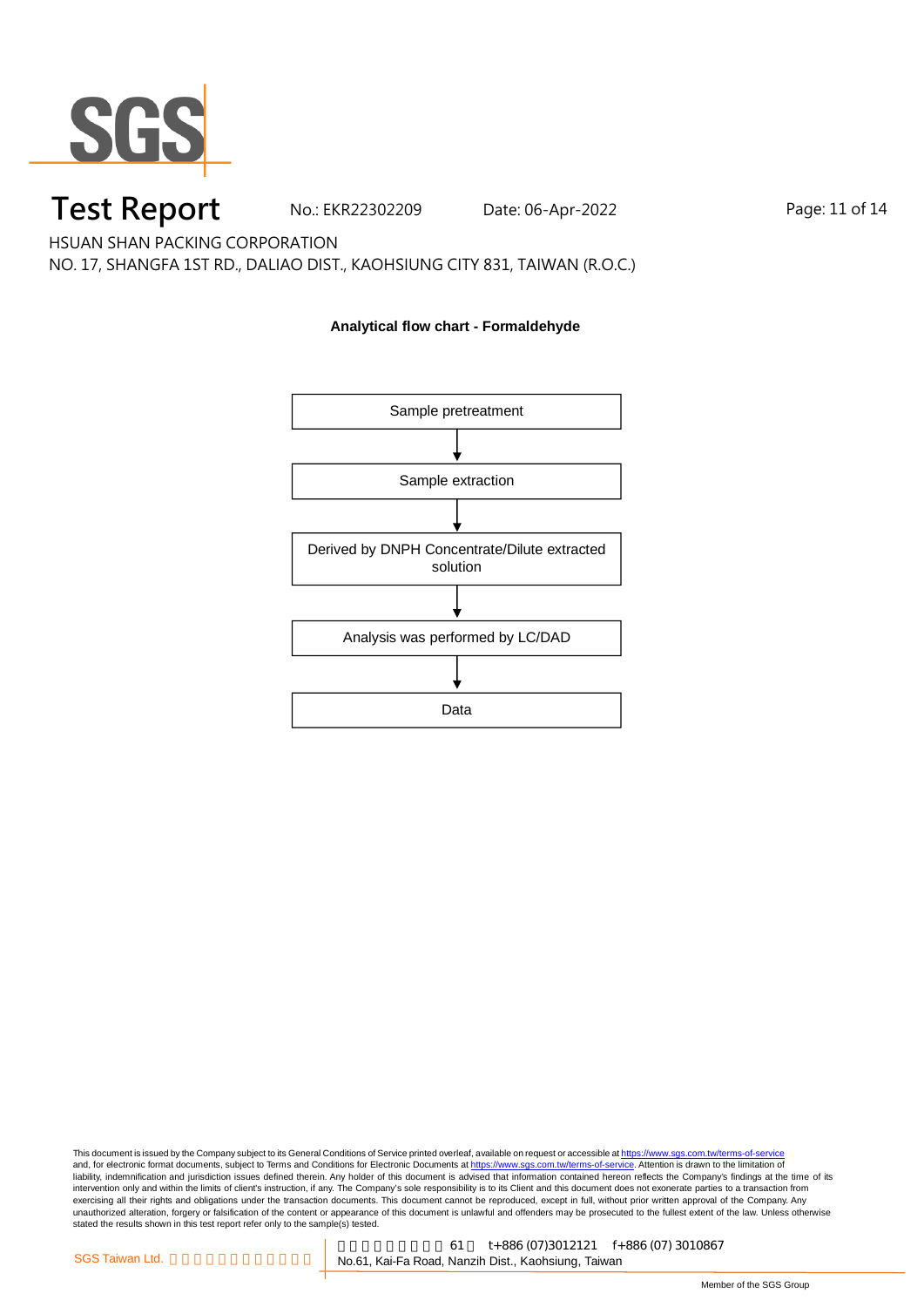

### **Test Report** No.: EKR22302209 Date: 06-Apr-2022 Page: 12 of 14

HSUAN SHAN PACKING CORPORATION NO. 17, SHANGFA 1ST RD., DALIAO DIST., KAOHSIUNG CITY 831, TAIWAN (R.O.C.)

#### **Analytical flow chart of Elements (Heavy metal included)**

These samples were dissolved totally by pre-conditioning method according to below flow chart.

【Reference method:US EPA 3051、US EPA 3052】

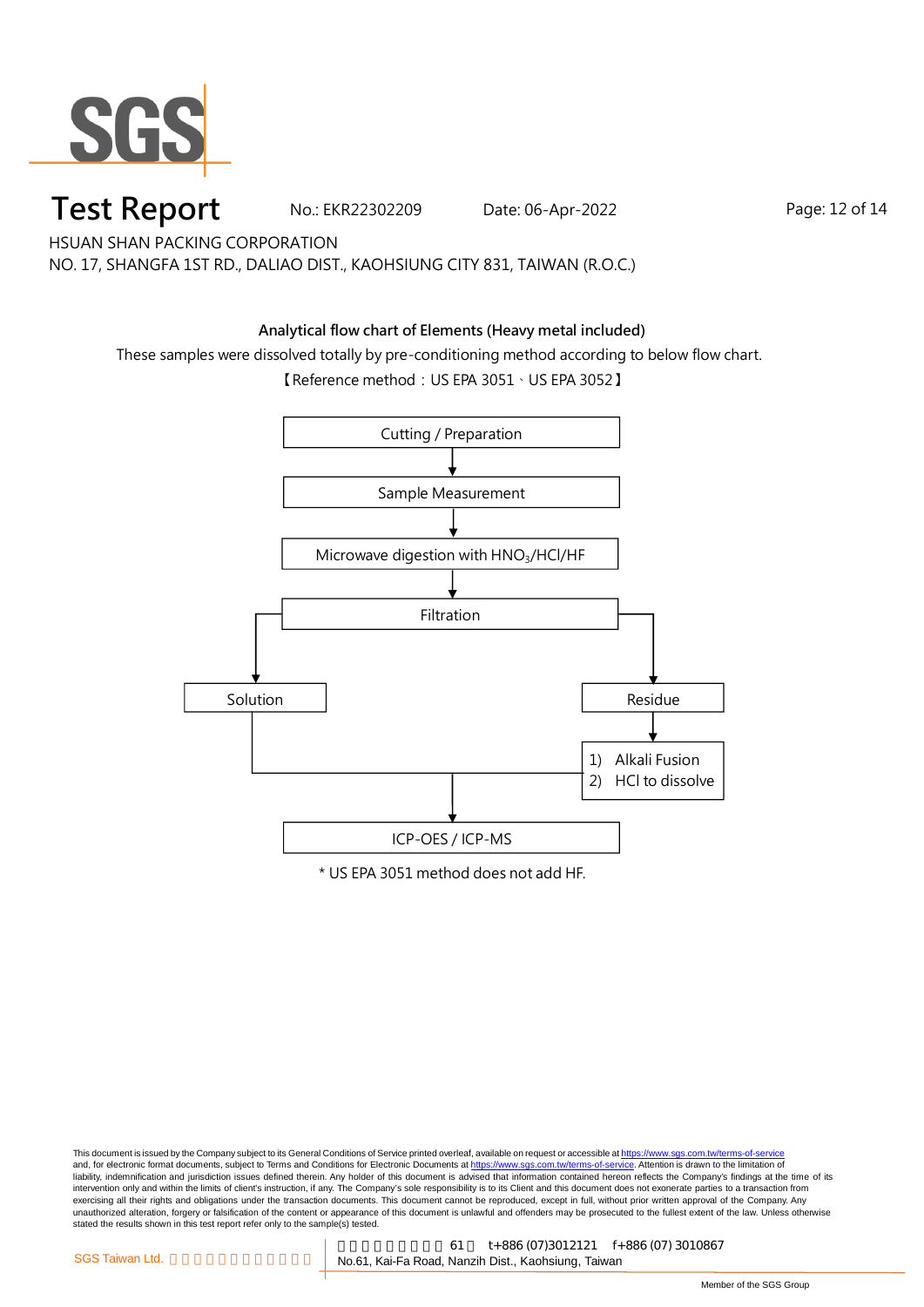

# **Test Report** No.: EKR22302209 Date: 06-Apr-2022 Page: 13 of 14

HSUAN SHAN PACKING CORPORATION

NO. 17, SHANGFA 1ST RD., DALIAO DIST., KAOHSIUNG CITY 831, TAIWAN (R.O.C.)